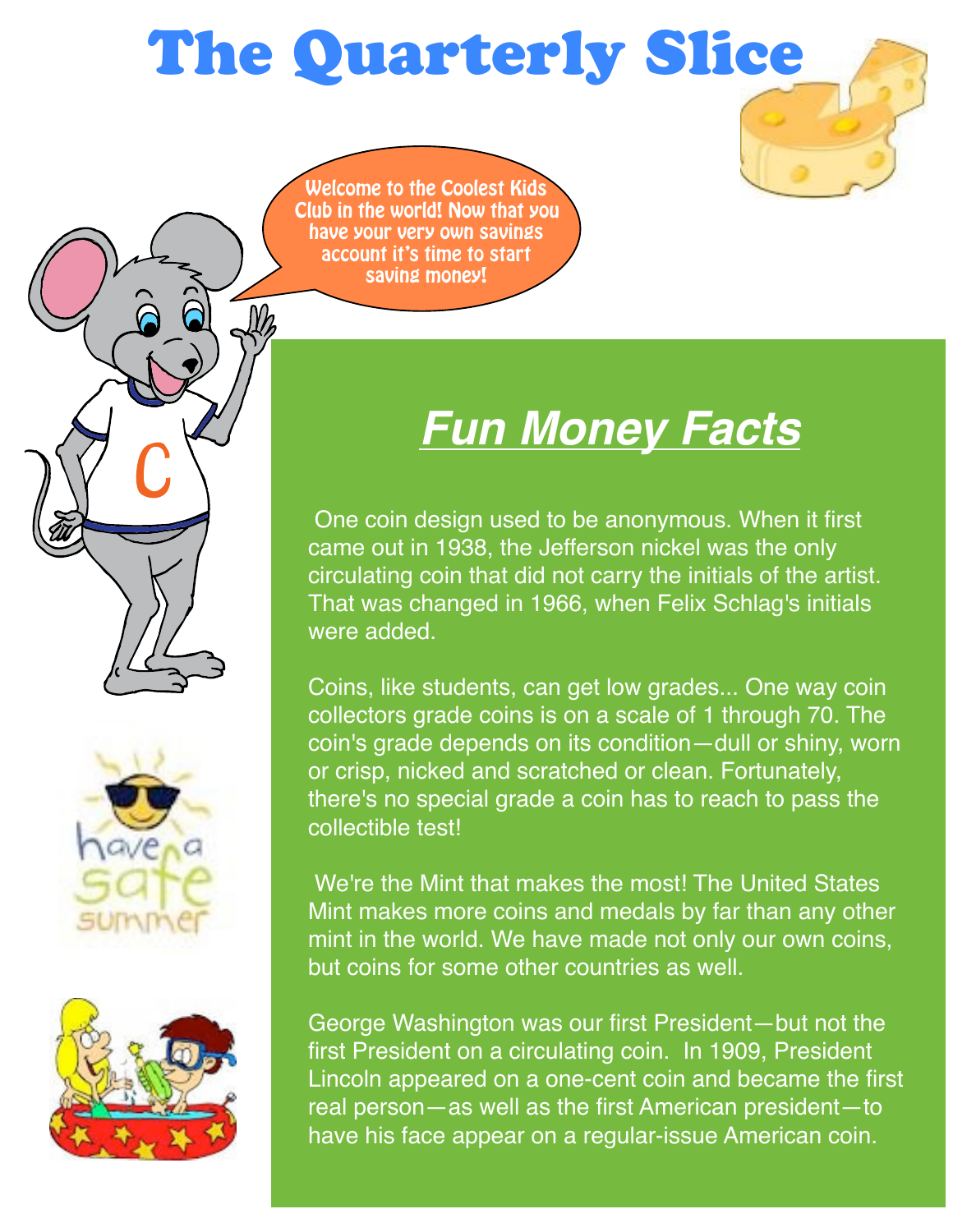## Fun Summer Activities

### **Sponge Bullseye**

Materials: Chalk Sponge

**Water** 

Draw a bullseye on your driveway or sidewalk and assign a point value to each circle of the target.

Draw a starting line and take turns tossing your wet sponge at the targets. Whoever has the most points at the end is the winner!





### **Pine Cone Bird Feeder**

Materials:

pine cones peanut butter suet birdseed string or yarn

Gather pine cones. Use spoons to slather peanut butter and suet onto the pine cones. Roll the cones in birdseed. Tie to a tree branch with a piece of string or yarn.

### **Bubble Contest**

**Materials**: Bubbles Bubble-blowing tools: drinking straws, funnels, wire loops, and so on Marble or other small toy

#### **Directions:**

Give each contestant a supply of bubbles and tools. Then wet the tabletop with bubbles and start the contest! Below are a few sample challenges.

Who can blow the biggest bubble?

Who can create the biggest pile of bubbles in thirty seconds?

Whose bubble lasts the longest?

Whose bubble is the prettiest?

Who can blow a bubble within a bubble?

Who can get a marble or other small toy inside a bubble?

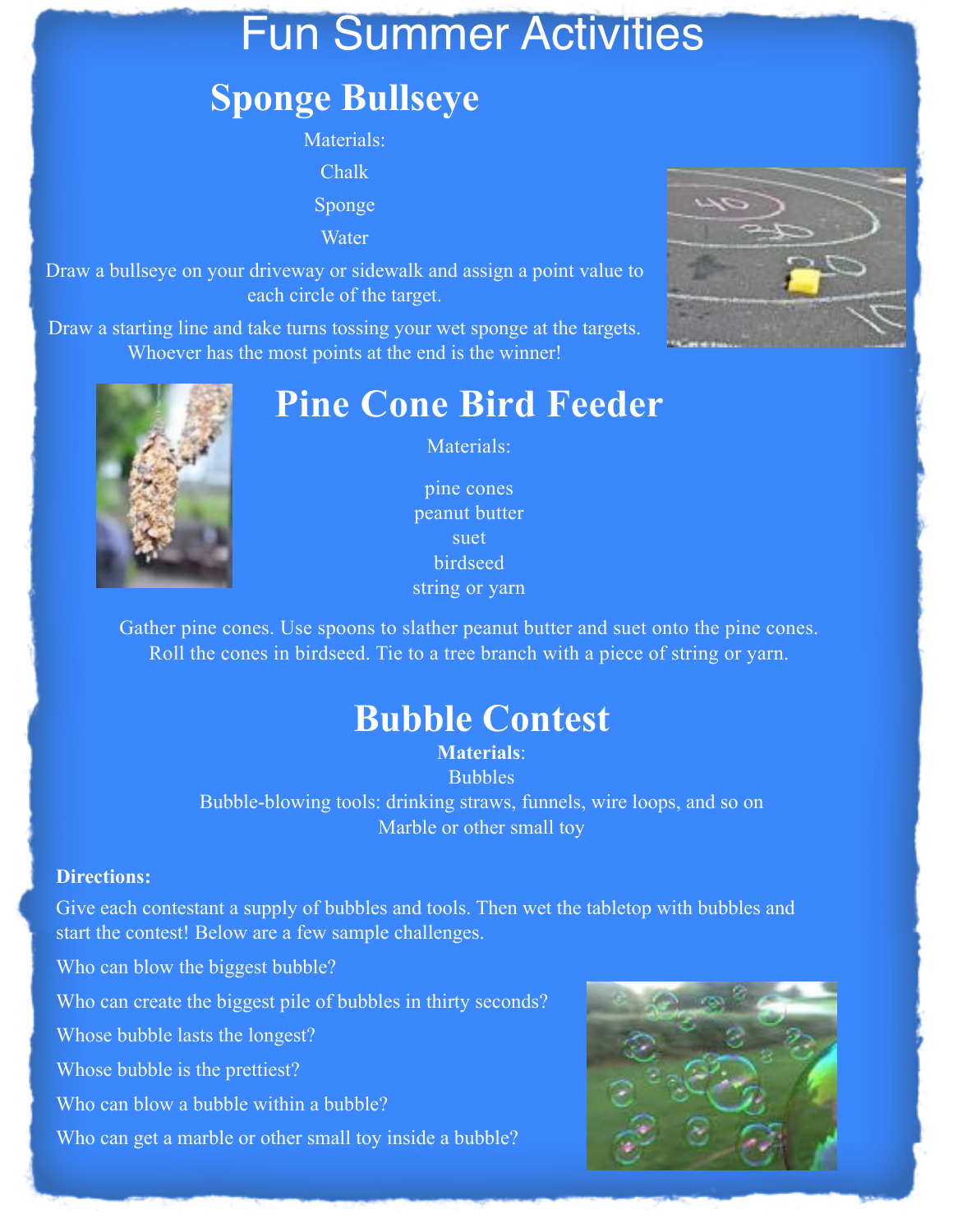# **Summer Fun Word Search**

T W B T G J W W N R M D O A O N R Y J S I L K D V F T H E E B P M U U T E Q S Z V Q U O Y I F L J R E U B G Q B V J P S O Q Q I X J A W S I X R O S P T B G B N U P V B Z X S Q T I Y C C N G R U P O L M T Q P I Y G E R L L C I S R D W P F O A E N N O U W D O J I L M N N Q A G P V T A G M B P C M H V S C R X C U B G T B C N E K G P S O S Q U U Y V J I S N W N S L A D N A S I B E A C H T S M P I M B N T N J S N U D C I U C F G A W X M S F K R A P R E T A W L J N B E P Z M M W U H T V F B T O I I K E L R J I P Q I I R E E Z C V P K M V V A C A T I O N W M D I B A S Z F A V P V E A M X Y J B S S P N S A T Q P Y D D C B J A N O V X A U A X N A Y L H C P I E H W N W O S Z S I R D C H B M X R U U Q Y U W F Q B C U T K K V D D B S C N J M S Q N Y Q F H K C O E F O N E N S B D I Q L S U Y U A X Q X

**BEACH HFAT** ICECREAM PARK



SWIMMING **SWIMSUIT** VACATION WATERPARK



SANDALS **SHORTS SUNNY SUNSCREEN** 



PICNIC POPSICLE RELAXING **SAND**